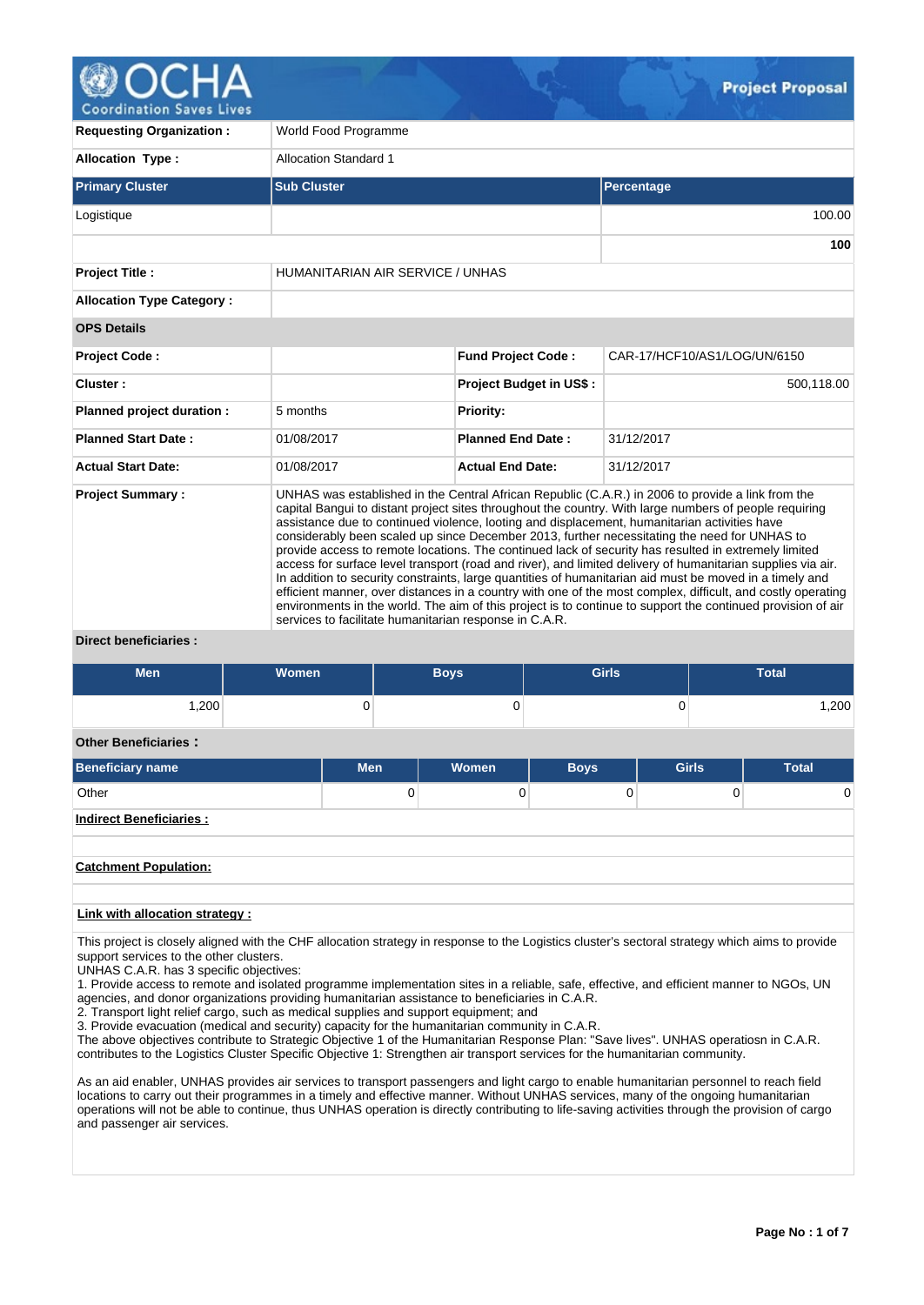# **Sub-Grants to Implementing Partners :**

| <u>ouw oranic to impromonting railwrold</u>           |                     |  |                             |
|-------------------------------------------------------|---------------------|--|-----------------------------|
| <b>Partner Name</b>                                   | <b>Partner Type</b> |  | <b>Budget in US\$</b>       |
|                                                       |                     |  |                             |
| Other funding secured for the same project (to date): |                     |  |                             |
| <b>Other Funding Source</b>                           |                     |  | <b>Other Funding Amount</b> |
| <b>USA</b>                                            |                     |  | 3,425,000.00                |
| <b>ECHO</b>                                           |                     |  | 1,569,038.00                |
| Sweden                                                |                     |  | 548,005.00                  |
| Canada                                                |                     |  | 371,747.00                  |
|                                                       |                     |  | 5,913,790.00                |

# **Organization focal point :**

| <b>Name</b>          | <b>Title</b>                           | Email                   | <b>IPhone</b>     |
|----------------------|----------------------------------------|-------------------------|-------------------|
| <b>Eric MOUSSARD</b> | CHIEF AIR TRANSPORT<br><b>OFFICER</b>  | eric.moussard@wfp.org   | 00236 72 18 75 08 |
| Guillaume HAREL      | <b>AIR TRANSPORT</b><br><b>OFFICER</b> | quillaume.harel@wfp.org | 0023672187509     |

## **BACKGROUND**

## **1. Humanitarian context analysis**

1. The C.A.R. – a landlocked country – has an estimated population of 4.7 million people and is ranked 188th out of 188 countries on the 2016 Human Development Index.

2. In December 2013, a surge of violence, killings, and sectarian conflict triggered a humanitarian crisis, causing large scale displacement and widespread food insecurity, and disrupting the already limited provision of basic services. On 11 December 2013, the IASC Principals declared the humanitarian crisis in CAR a Level-3 emergency and activated a system-wide response.

3. Notwithstanding the deactivation of the Level-3 emergency in May 2015, the political crisis remains unresolved affecting almost the entire population. OCHA estimates that 2.7 million people out of 4.8 million are in need of immediate assistance.

4. The upsurge in violence and the spread of hot spots since September 2016 has resulted in a general deterioration of the security situation across the country and triggered new waves of displacements, bringing the number of IDPs to over 500,000 people in the country.

5. Limited logistics capacity, insufficient transport, and an inadequate number of storage service providers, as well as a poor surface transport network comprised of dirt roads/tracks and damaged bridges that flood during seasonal rains, render much of the country inaccessible.

6. In addition to this, access to the provinces from Bangui for humanitarian workers and relief items is further hindered by widespread banditry and armed elements controlling various regions and stretches of the road.

7. Against this backdrop, humanitarian operations have been scaled up in 2014 to respond to growing needs. Air travel has become vital and is now the sole means of accessing most humanitarian intervention areas due to poor infrastructure and insecurity associated with road travel. UNHAS, which has been present in the country since 2006, has assumed an even more critical role to the humanitarian response than ever as it remains the only service that provides equal access to staff of UN agencies, NGOs and donor organizations. The service also remains a vital means for medical evacuations and security relocations of humanitarian staff.

### **2. Needs assessment**

A year on from democratic elections that promised a new era in C.A.R., the crisis is deteriorating, with armed groups in control of the vast majority of the country. Renewed fighting between rebel groups in the central and eastern provinces of Ouaka and Haute-Kotto has reached Bambari, CAR's second largest town. Together with fighting in Kaga-Bandoro in the north, and Ouham-Pendé in the northwest, the number of displaced people is now over 500,000, the highest level since August 2014 according to OCHA.

Protection, health, WASH and food are priority needs as continued violence, looting and displacement have caused further deterioration of an already dire humanitarian situation across the country. Shelter conditions are insufficient in most internally displaced sites, only 55 percent of the health facilities are functioning and less than 25 percent of the population is reported to have access to safe drinking water and adequate sanitation facilities. An October 2016 national food security survey co-led by the Government, WFP and the Food and Agricultural Organization (FAO) revealed that about one in two Central African households were unable to meet its most basic food needs without external assistance.

The conflict has not only produced widespread displacement, it has also caused further damage to already dilapidated infrastructure, including roads, and an almost total collapse of the transport sector. The private transport market faces many constraints due to the insecurity and is further limited by the insufficient number of reliable trucks, and the lack of appropriate off-road trucks. Access by surface means to people in need is impracticable, time-consuming and dangerous due to limited infrastructure and a challenging security situation. Outside of the capital Bangui, roads are often controlled by armed groups, and UN and NGO vehicles are becoming regular targets. Kidnapping of humanitarian workers is also frequent. Meanwhile, there are currently no commercial air service providers in the country that meet international aviation safety standards, UNHAS remains essential for humanitarian organizations to access project sites.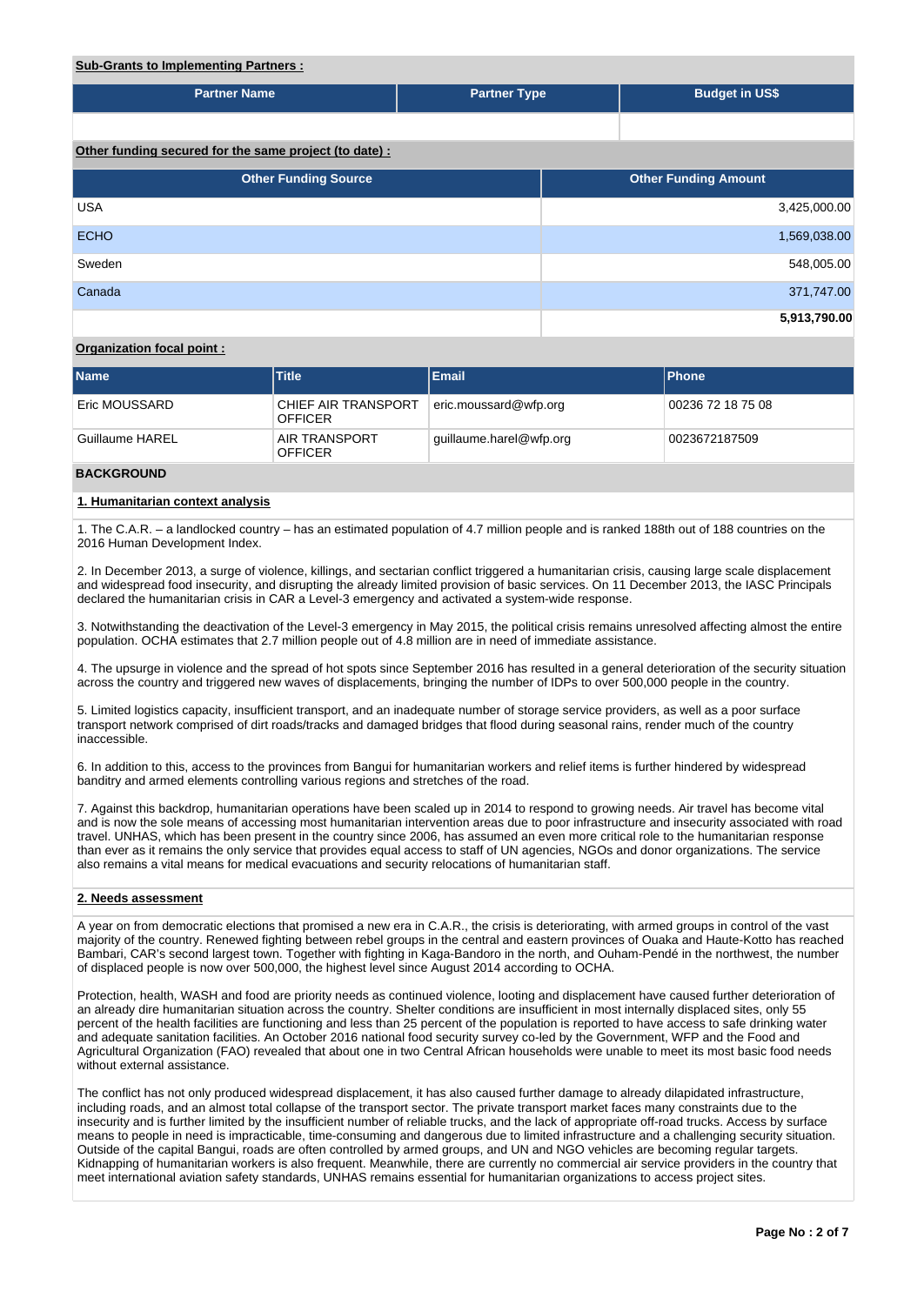## **3. Description Of Beneficiaries**

A total of 138 organizations/structures rely on UNHAS to implement and monitor humanitarian activities in C.A.R. Organizations which will benefit from the service include international and national NGOs, UN agencies, donors and diplomatic bodies. On average, 1,695 passengers have been transported on a monthly basis in 2014, 2,567 in 2015 (+51 percent), 2,979 in 2016 (+16 percent increase) and 2,801 from January to April April 2017. Cargo transported was 323mt in 2014, 351mt in 2015 (+8.7 percent), 399mt in 2016 (+13.7 percent) and 129.29mt from January to April 2017. A total of 22 medical evacuations were conducted in 2014 against 24 in 2015; 35 in 2016 and 8 from January to April 2017.

For UNHAS operations, beneficiary data is not segregated by gender or age.

Identification mechanisms:

- Registration: OCHA's database allows to identify eligible organizations who may be interested in registering as an UNHAS user. - Ticket bookings: Only eligible organizations can book their passengers. Each organization submits a staff list and designates a focal point for booking its passengers and cargo on UNHAS flights. Furthermore, a duly compiled passenger form, signed and stamped by the focal point of the concerned organization, needs to be submitted to UNHAS prior to passenger acceptance. The booking requests are also compared with the organization's staff list.

- At check-in, the passenger's passport and identity document are checked prior to allowing boarding a flight.

- UGC meetings assist in the validation process.

### **4. Grant Request Justification**

The recent violence has further exacerbated the fragile living conditions of the population. Since September 2016, new wave of violence in the sub-prefectures of Batangafo, Kaga-Bandoro, Bambari, Bria and Obo has caused hundreds of civilian casualties and forced thousands of people to flee yet again. Newly displaced populations are in urgent need of food, health support and rely on humanitarian assistance to survive.

The 2017 Humanitarian needs overview estimates that 2.3 million people will need lifesaving assistance to cover their most basic needs. Access to the affected population will be crucial to avert a large-scale humanitarian disaster. However, given the highly volatile security situation, the extremely poor road conditions and the lack of commercial air service providers meeting international aviation safety standards, aid workers will rely relief workers rely on a critical service such as UNHAS to reach the affected destinations to deliver aid and to provide lifeline to the most vulnerable population.

To support the humanitarian community in delivering life-saving assistance to the affected populations in areas inaccessible by surface means because of the insecurity and poor road infrastructure, UNHAS will provide a safe, reliable, effective and efficient air transport service to facilitate the humanitarian community's access to at least 31 regular destinations within C.A.R.

The UNHAS project is in line with the CAR Humanitarian Response Plan and is consistent with the humanitarian community requirements of safe and reliable field access to destinations of humanitarian interests.

## **5. Complementarity**

1. UNHAS services cover all areas of humanitarian interest, meaning all the areas identified as priority areas by the humanitarian needs overview because they concentrate most of the humanitarian needs and where activities supporting the humanitarian's integrated response strategy are implemented.

2. UNHAS C.A.R. will maintain strong links with Civil Aviation Authorities and other relevant local authorities. As an aid enabler, UNHAS will align its services to the needs of the user organizations.

3. Complimentary air services are provided by Médecins Sans Frontières (MSF), the International Committee of the Red Cross (ICRC) and the United Nations Multidimensional Integrated Stabilization Mission in the Central African Republic (MINUSCA), mainly for their own staff. The collaboration with MSF and ICRC mostly consist of information sharing on security and airstrip conditions and lending and borrowing of fuel. UNHAS also operates ad hoc flight for ICRC and MSF went their own aircraft are not available.

## **LOGICAL FRAMEWORK**

#### **Overall project objective**

Provide air transport services to enable the humanitarian community in C.A.R to implement emergency relief activities into areas inaccessible by surface travel, as outlined in the Humanitarian Response Plan.

The project is designed for the funding of a light aircraft type Cessna C208 Caravan over 5 months with 78 flight hours per month. This single engine plane has a short take-off and landing (STOL) capacity and is the only aircraft of the UNHAS fleet that can reach 7 destinations with short airstrips. Therefore, it is a critical asset for access to remote locations (Bambouti, Kocho, Boda, Nola, Sibut, Alindao, Bamingui).

**Logistique**

| <b>Strategic Response Plan (SRP) objectives</b><br><b>Cluster objectives</b><br><b>Percentage of activities</b>                                      |      |
|------------------------------------------------------------------------------------------------------------------------------------------------------|------|
| 2017 Objectif 1 : Renforcer le transport<br>Objectif 1 SRP - 2017 : Sauver des vies<br>aérien pour les utilisateurs de la<br>communauté humanitaire. | 100- |

**Contribution to Cluster/Sector Objectives :** At the Cluster level, UNHAS operation in C.A.R. contributes to the Logistics Cluster Specific Objective 1: Strengthen air transport services for the humanitarian community. UNHAS aims to support the ability of the humanitarian community to deliver life-saving assistance to populations affected by providing cargo and passenger air services.

## **Outcome 1**

Safe, reliable, effective and efficient air services provided to humanitarian staff and provision of medical and security evacuations for humanitarian personnel if and when required.

**Output 1.1**

#### **Description**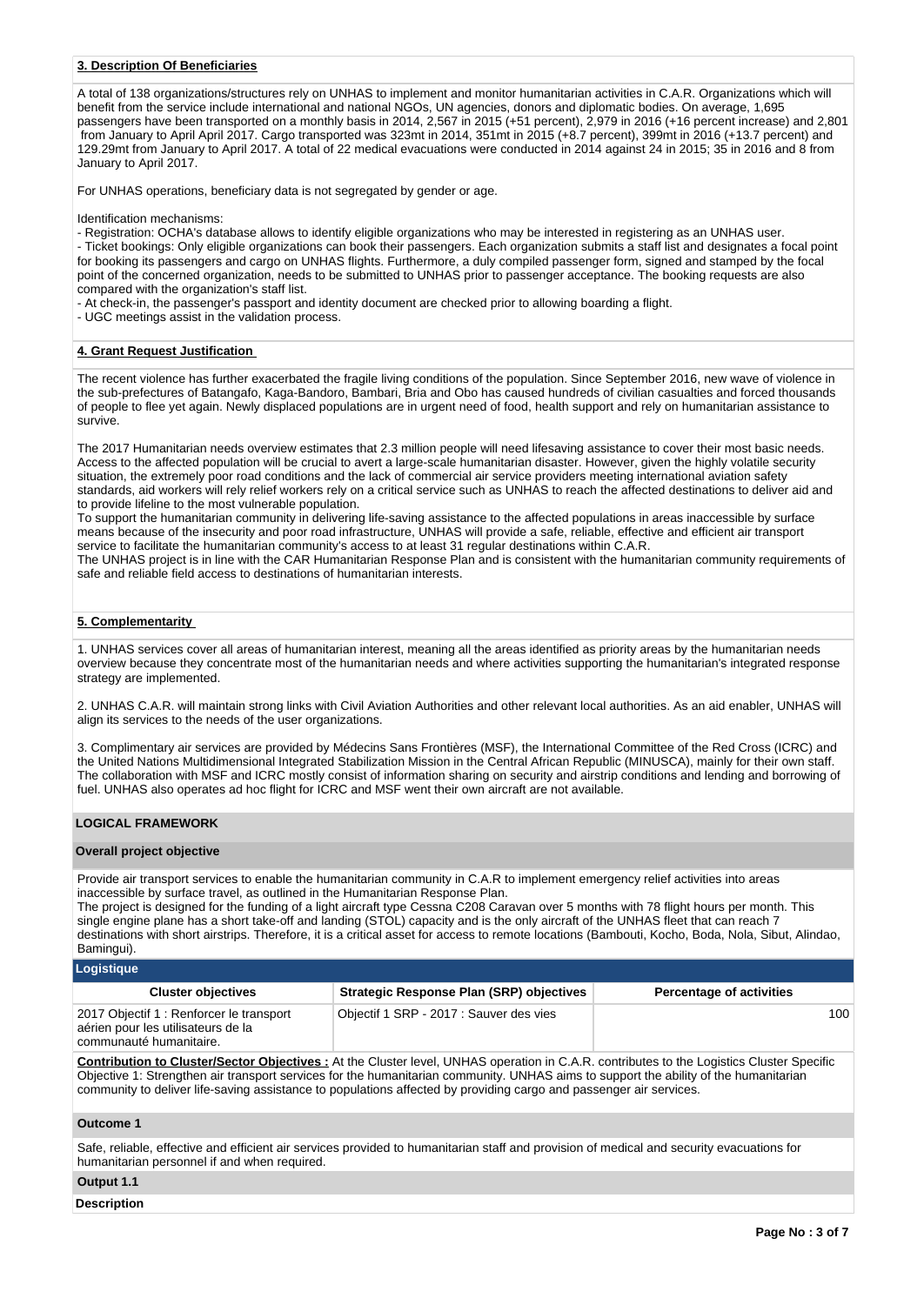1200 passengers transported over 5 months (average 240 per month)

## **Assumptions & Risks**

In Central African Republic, UNHAS is facing a hostile environment due to adverse weather conditions and insecurity that pose serious threats to its air operations. Five main risks have been identified and mitigated: 1. Poor infrastructure such as airstrips that are not maintained according to the technical standard, affecting air operations; - 2. Unfavorable weather conditions affecting air operations; - 3. Restriction of movement due to insecurity or government restrictions; - 4. Increased bureaucratic impediments; - 5. Financial shortfall.

Mitigation measures: 1. UNHAS is closely monitoring the condition of airstrips. At field locations where there is no UNHAS staff, some focal points from user organizations are supporting UNHAS operations and monitor all airfield related matters. The crews are performing quarterly airfield assessments or whenever needed and report any hazard identified. UNHAS has contracted an agreement with Handicap International to maintain the airstrips and coordinate with MINUSCA for airstrip works or maintenance. 2. Weather forecasts are checked by crews before departing and UNHAS staff and focal points provide weather update and airstrip condition before the aircraft takes-off. During the rainy season, return time to Bangui is advanced to avoid risk of storm building in the afternoon. 3. UNHAS in coordination with MINUSCA, UNDSS and its partners closely monitors the security situation at deep field destinations before launching the flights. UNHAS staff and focal points in the field provide daily security reports and inform UNHAS operations on any security development. UNHAS is liaising with the crews using HF radio to inform on any security concern developing after departure. In Bangui, UNHAS team has access to armored vehicle to reach the airport when the situation deteriorates. 4. UNHAS is maintaining continuous and close relationships with major aviation stakeholders in the country including MINUSCA aviation, airport authorities, ASECNA and Civil Aviation (ANAC). 5. UNHAS has regular meetings with donors and organize quarterly Steering Group Committee meetings to mobilize financial resources.

#### **Indicators**

|                                                                                                    |                                                                                            |                                               | End cycle beneficiaries |                      | End<br>cycle |  |               |  |  |
|----------------------------------------------------------------------------------------------------|--------------------------------------------------------------------------------------------|-----------------------------------------------|-------------------------|----------------------|--------------|--|---------------|--|--|
| Code                                                                                               | <b>Cluster</b>                                                                             | Indicator                                     | <b>Men</b>              | Women   Boys   Girls |              |  | <b>Target</b> |  |  |
| Indicator 1.1.1                                                                                    | Logistique                                                                                 | # de passagers transportés par UNHAS par mois |                         |                      |              |  | 240           |  |  |
|                                                                                                    | <b>Means of Verification:</b> Statistics from the Electronic Flight Management Application |                                               |                         |                      |              |  |               |  |  |
| Indicator 1.1.2                                                                                    | Logistique                                                                                 | % des réservations des passagers accompli     |                         |                      |              |  | 95            |  |  |
| <b>Means of Verification:</b> Statistics from the Electronic Flight Management Application (E-FMA) |                                                                                            |                                               |                         |                      |              |  |               |  |  |

## **Activities**

## **Activity 1.1.1**

Ensure an uninterrupted air service to meet user demands

# **Activity 1.1.2**

Conduct regular needs assessments to adjust the air service (fleet, flight schedule, destinations, booking fees and charter costs) to the humanitarian community requirements through surveys, user group meetings, etc.

#### **Outcome 2**

Increased logistics capacities for humanitarian organizations

# **Output 2.1**

**Description**

Light humanitarian cargo is transported

## **Assumptions & Risks**

In Central African Republic, UNHAS is facing hostile environment due to adverse weather conditions and insecurity that pose serious threats to its air operations. Five main risks have been identified and mitigated: 1. Poor infrastructure such as airstrips that are not maintained according to the technical standard, affecting air operations; - 2. Unfavorable weather conditions affecting air operations; - 3. Restriction of movement due to insecurity or government restrictions; - 4. Increased bureaucratic impediments; - 5. Financial shortfall.

Mitigation measures: 1. UNHAS is closely monitoring the condition of airstrips. At field locations where there is no UNHAS staff, some focal points from user organizations are supporting UNHAS operations and monitor all airfield related matters. The crews are performing quarterly airfield assessments or whenever needed and report any hazard identified. UNHAS has contracted an agreement with Handicap International to maintain the airstrips and coordinate with MINUSCA for airstrip works or maintenance. 2. Weather forecasts are checked by crews before departure and UNHAS staff and focal points provide weather update and airstrip condition before the aircraft takes-off. During the rainy season, return time to Bangui is advanced to avoid risk of storm building in the afternoon. 3. UNHAS in coordination with MINUSCA, UNDSS and its partners is closely monitoring the security situation at deep field destinations before launching the flights. UNHAS staff and focal points in the field provide daily security reports and inform UNHAS operations on any security development. UNHAS liaise with the crews using HF radio to inform on any security concern developing after departure. In Bangui, UNHAS team has access to armored vehicle to reach the airport when the situation deteriorates. 4. UNHAS is maintaining continuous and close relationships with major aviation stakeholders in-country including MINUSCA aviation, airport authorities, ASECNA and Civil Aviation (ANAC). 5. UNHAS has regular meetings with donors and organize quarterly Steering Group Committee meetings to mobilize financial resources.

#### **Indicators**

|                                                                                                 |                |                                                           | <b>End cycle beneficiaries</b> |                      |  | End<br>cycle |               |
|-------------------------------------------------------------------------------------------------|----------------|-----------------------------------------------------------|--------------------------------|----------------------|--|--------------|---------------|
| Code                                                                                            | <b>Cluster</b> | <b>Indicator</b>                                          | <b>Men</b>                     | Women   Boys   Girls |  |              | <b>Target</b> |
| Indicator 2.1.1                                                                                 | Logistique     | # de MT de cargo transporté par voir aérienne par<br>mois |                                |                      |  |              | 5             |
| <b>Means of Verification:</b> Statistics from the Electronic Flight Management Application-EFMA |                |                                                           |                                |                      |  |              |               |

## **Activities**

**Activity 2.1.1**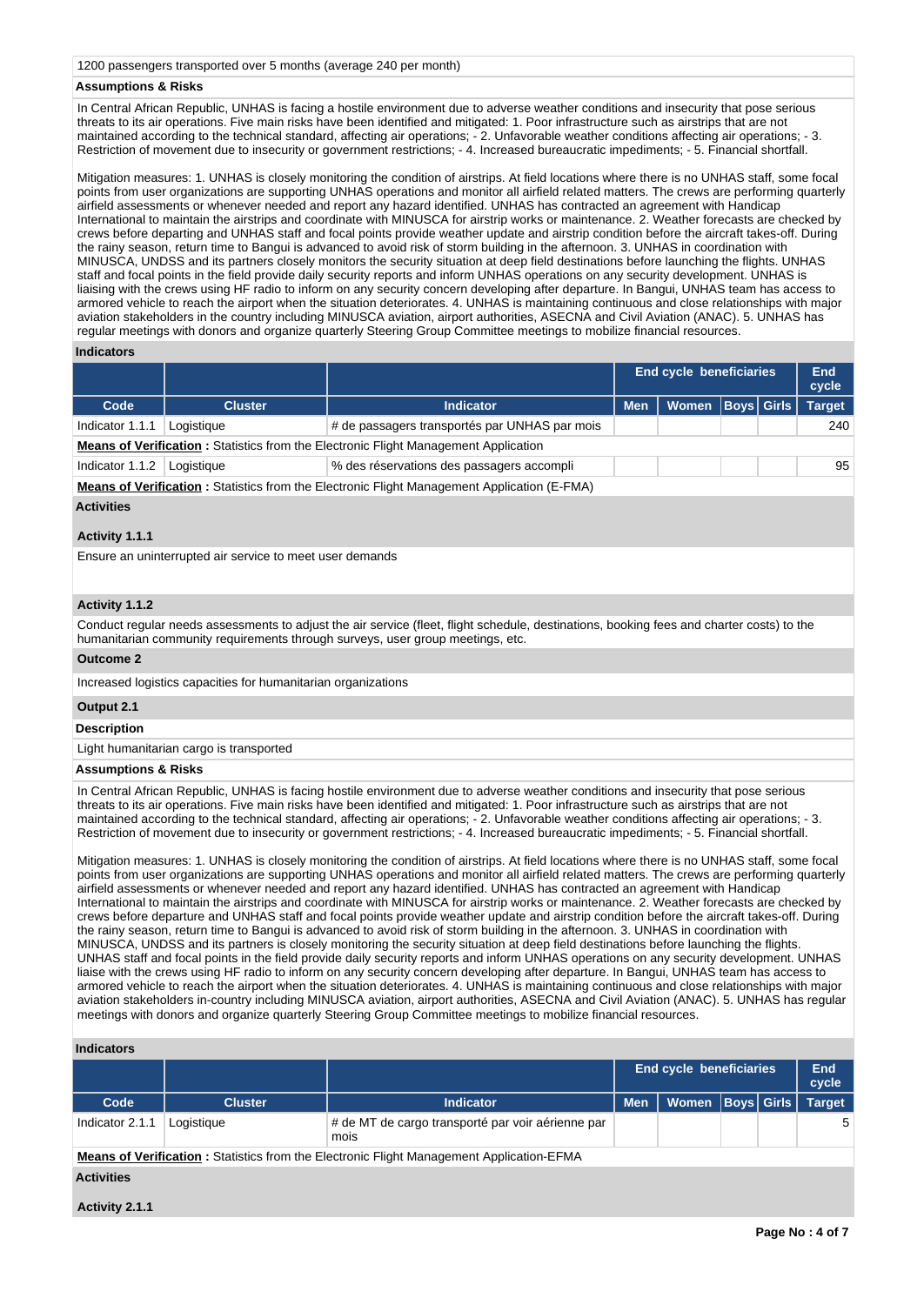Provide efficient and reliable air services to the humanitarian community for the transport of relief items to remote destinations regularly isolated due to road closure (weather and security)

# **Activity 2.1.2**

Improve Quality Assurance management structures and support systems (e.g. - the electronic Flight Management Application; - the Performance Management Tool (PMT); - demand-driven flight schedules; - coordination with users through the logistic cluster)

# **Additional Targets :**

## **M & R**

## **Monitoring & Reporting plan**

UNHAS C.A.R. will monitor passenger and cargo traffic using the Performance Management Tool (PMT). With the PMT, trends can be visualized and the level of performance established in order to identify strategic and operational areas for improvement. Flight schedules and operational fleet will be adjusted if required through feedback from users at UGC and SC meetings, surveys (Passenger Satisfaction and Provision of Access Satisfaction), as well as day-to-day monitoring of operational statistics to ensure that user demands are met. Operational constraints such as allowable flight duty period, maintenance programming, airstrip conditions, weather conditions, etc. will also be taken into consideration during aircraft tasking.

### **Workplan**

| <b>Activitydescription</b>                                                                                                                                                                                                                     | Year |  |  |  |  |  |  | 8 | 9  | 10 |  |
|------------------------------------------------------------------------------------------------------------------------------------------------------------------------------------------------------------------------------------------------|------|--|--|--|--|--|--|---|----|----|--|
| Activity 1.1.1: Ensure an uninterrupted air service to meet user demands                                                                                                                                                                       | 2017 |  |  |  |  |  |  | X | X. | ΙX |  |
| Activity 1.1.2: Conduct regular needs assessments to adjust the air service (fleet,<br>flight schedule, destinations, booking fees and charter costs) to the humanitarian<br>community requirements through surveys, user group meetings, etc. | 2017 |  |  |  |  |  |  |   | х  |    |  |
| Activity 2.1.1: Provide efficient and reliable air services to the humanitarian<br>community for the transport of relief items to remote destinations regularly isolated<br>due to road closure (weather and security)                         | 2017 |  |  |  |  |  |  | X | X. | X  |  |
| <b>OTHER INFO</b>                                                                                                                                                                                                                              |      |  |  |  |  |  |  |   |    |    |  |
| <b>Accountability to Affected Populations</b>                                                                                                                                                                                                  |      |  |  |  |  |  |  |   |    |    |  |
| N/A                                                                                                                                                                                                                                            |      |  |  |  |  |  |  |   |    |    |  |
| <b>Implementation Plan</b>                                                                                                                                                                                                                     |      |  |  |  |  |  |  |   |    |    |  |
| UNHAS coordinates with the Logistics Cluster and other interlegators to identify logistics gans and coordinate the inter agonsy transport in                                                                                                   |      |  |  |  |  |  |  |   |    |    |  |

UNHAS coordinates with the Logistics Cluster and other interlocutors to identify logistics gaps and coordinate the inter-agency transport in the country. OCHA obtains the weekly Flight Safety Assurance (FSA) from the national authorities as a precondition for flight dispatch while UNDSS facilitates Security Risk Assessments to locations where humanitarian needs are high and security incidents have been reported. The User Group Committee provides administrative guidance and defines air transport priorities to ensure effective planning. The UNHAS Steering Committee provides feedback on the quality of service as well as endorses proposed strategies and supports fundraising effort for the operation. Through the OCHA-led Operational Working Group (OWG), UNHAS is equally informed of the priority locations requiring immediate access to enable effective response.

However, UNHAS responsiveness and ability to access critical locations is sometimes affected by bad weather conditions, UNHAS will deliver on the set targets and will adapt its services to the operational context to mitigate against these factors and ensure that aid workers reach the population in need.

## **Coordination with other Organizations in project area**

| Name of the organization                                                                    | Areas/activities of collaboration and rationale |  |  |  |  |  |
|---------------------------------------------------------------------------------------------|-------------------------------------------------|--|--|--|--|--|
|                                                                                             |                                                 |  |  |  |  |  |
| <b>Environment Marker Of The Project</b>                                                    |                                                 |  |  |  |  |  |
| N/A: Not applicable, only used for a small number of services                               |                                                 |  |  |  |  |  |
| <b>Gender Marker Of The Project</b>                                                         |                                                 |  |  |  |  |  |
| 4- Not applicable - Only used for very small number of projects, such as "support services" |                                                 |  |  |  |  |  |
| <b>Justify Chosen Gender Marker Code</b>                                                    |                                                 |  |  |  |  |  |
|                                                                                             |                                                 |  |  |  |  |  |
| <b>Protection Mainstreaming</b>                                                             |                                                 |  |  |  |  |  |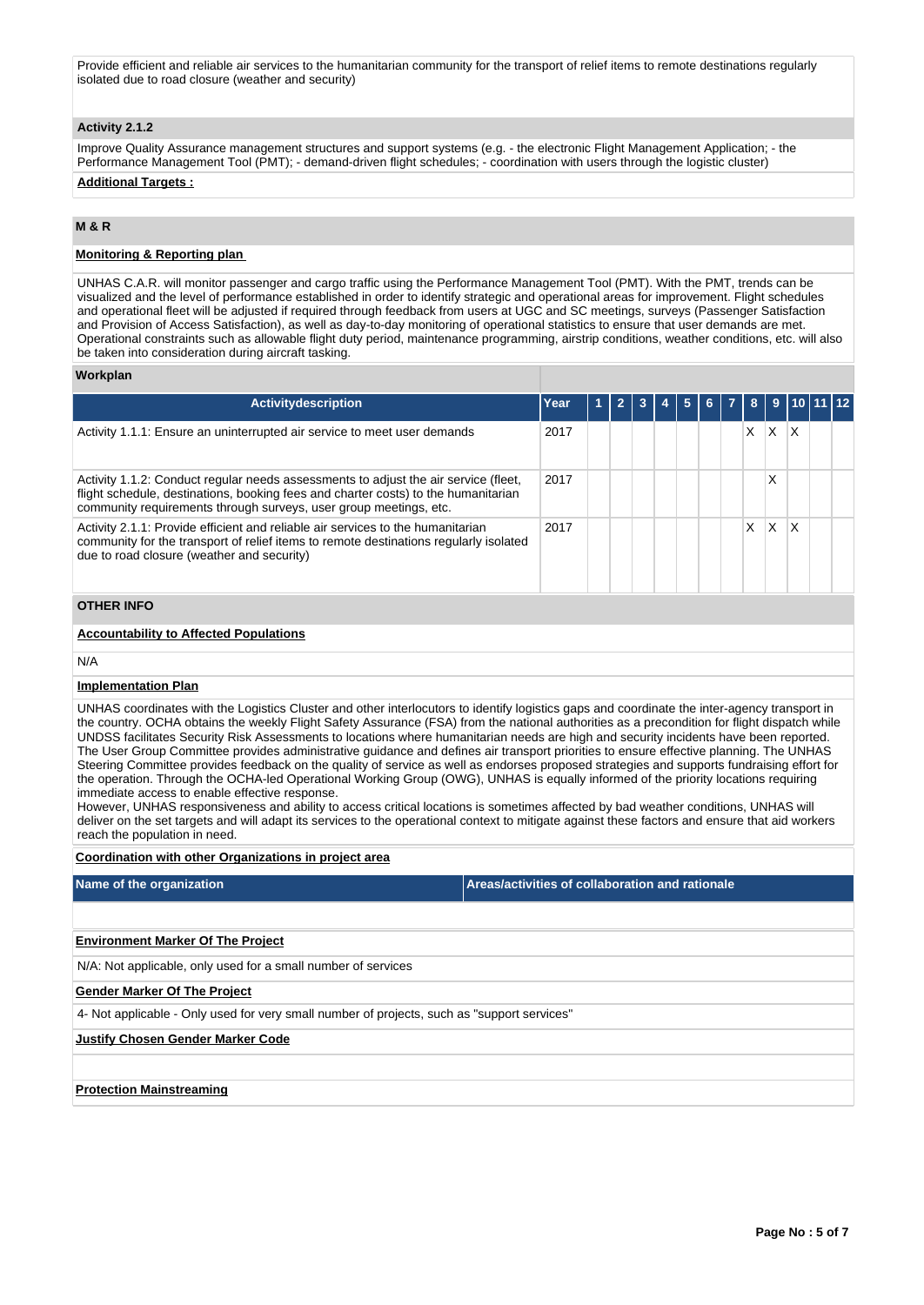Violence and insecurity have disrupted all productive systems and life-threatening protection risks remain an ongoing challenge, related to exactions carried out by armed and non-armed groups. Massive violations of human rights and international humanitarian law are observed, including attacks on civilians, killings, looting, sexual violence, recruitment of child soldiers, occupation of schools or intrusion of armed groups in hospitals. In 2016, 3,077 cases of gender-based violence (GBV) were reported and according to the GBVMIS 2016 mid-year report, 13,000 children are associated with armed forces and groups. The ability of the humanitarian community to respond effectively to the challenging humanitarian situation depends on undisrupted access to beneficiaries. UNHAS plays a crucial role in the overall humanitarian effort by providing access to fragile populations who depends on life-saving assistance. It ensures that humanitarian personnel and goods reach affected populations in a timely manner in numerous life-saving areas including food security, water and sanitation, protection, health and early recovery among many others.

## **Country Specific Information**

### **Safety and Security**

UNHAS implements a Safety Management System and its operators are monitored by the Aviation Safety Unit. While the flight is being performed, the aircraft is further monitored via a satellite tracking system.

UNHAS ensures that all the required security clearances are duly obtained and contact is made with staff on the ground at destination prior to launching each flight. Airport destinations are secured by MINUSCA forces prior arrival of the aircraft.

## **Access**

Roads in the country are regularly cut or impracticable due to security or weather delaying or denying any terrestrial transportation and then UNHAS is the only mean of transportation and access to remote locations for humanitarian workers.

## **BUDGET**

| Code         | <b>Budget Line Description</b>                                                                                     | D/S       | Quantity    | Unit<br>cost      | <b>Duration</b><br><b>Recurran</b><br>ce | $\%$<br>charged<br>to CHF | <b>Total Cost</b> |
|--------------|--------------------------------------------------------------------------------------------------------------------|-----------|-------------|-------------------|------------------------------------------|---------------------------|-------------------|
|              | 1. Staff and Other Personnel Costs                                                                                 |           |             |                   |                                          |                           |                   |
| <b>NA</b>    | <b>NA</b>                                                                                                          | <b>NA</b> | 0           | 0.00              | 0                                        | $\mathbf 0$               | 0.00              |
|              | <b>NA</b>                                                                                                          |           |             |                   |                                          |                           |                   |
|              | <b>Section Total</b>                                                                                               |           |             |                   |                                          |                           | 0.00              |
|              | 2. Supplies, Commodities, Materials                                                                                |           |             |                   |                                          |                           |                   |
| <b>NA</b>    | <b>NA</b>                                                                                                          | <b>NA</b> | 0           | 0.00              | $\pmb{0}$                                | 0                         | 0.00              |
|              | <b>NA</b>                                                                                                          |           |             |                   |                                          |                           |                   |
|              | <b>Section Total</b>                                                                                               |           |             |                   |                                          |                           | 0.00              |
| 3. Equipment |                                                                                                                    |           |             |                   |                                          |                           |                   |
| <b>NA</b>    | <b>NA</b>                                                                                                          | <b>NA</b> | 0           | 0.00              | 0                                        | $\mathbf 0$               | 0.00              |
|              | <b>NA</b>                                                                                                          |           |             |                   |                                          |                           |                   |
|              | <b>Section Total</b>                                                                                               |           |             |                   |                                          |                           | 0.00              |
|              | 4. Contractual Services                                                                                            |           |             |                   |                                          |                           |                   |
| 4.1          | Aircraft hire and related costs                                                                                    | D         |             | 1   93,48<br>0.00 | 5                                        | 100.00                    | 467,400.00        |
|              | Cessna 208 Grand Caravan (1 hour of flight=1230 \$ x 78 hours per month = 93 480 \$ x 5 months equal 467 400 USD). |           |             |                   |                                          |                           |                   |
|              | <b>Section Total</b>                                                                                               |           |             |                   |                                          |                           | 467,400.00        |
| 5. Travel    |                                                                                                                    |           |             |                   |                                          |                           |                   |
| NA           | <b>NA</b>                                                                                                          | <b>NA</b> | 0           | 0.00              | 0                                        | $\mathbf 0$               | 0.00              |
|              | <b>NA</b>                                                                                                          |           |             |                   |                                          |                           |                   |
|              | <b>Section Total</b>                                                                                               |           |             |                   |                                          |                           | 0.00              |
|              | 6. Transfers and Grants to Counterparts                                                                            |           |             |                   |                                          |                           |                   |
| NA           | <b>NA</b>                                                                                                          | <b>NA</b> | 0           | 0.00              | 0                                        | $\mathbf 0$               | 0.00              |
|              | NA                                                                                                                 |           |             |                   |                                          |                           |                   |
|              | <b>Section Total</b>                                                                                               |           |             |                   |                                          |                           | 0.00              |
|              | 7. General Operating and Other Direct Costs                                                                        |           |             |                   |                                          |                           |                   |
| <b>NA</b>    | <b>NA</b>                                                                                                          | <b>NA</b> | $\mathsf 0$ | 0.00              | $\mathbf 0$                              | $\mathbf 0$               | 0.00              |